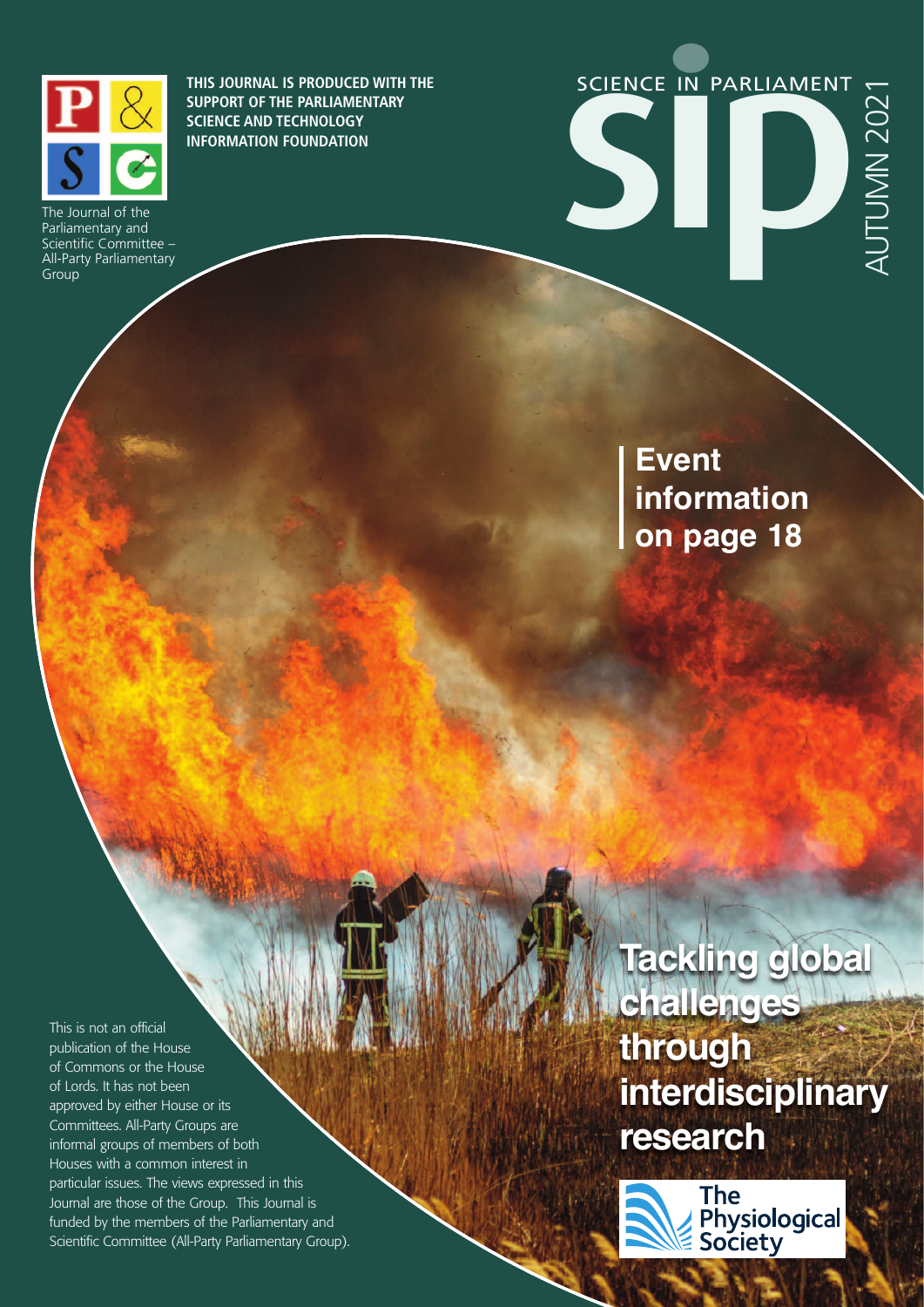# **CLIMATE CHANGE IS THE ELEPHANT IN EVERY ROOM. The UCL Climate Action Unit helps MPs** and Peers to discover how to act.

**The UCL Climate Action Unit aims to transform how society acts on climate change. Its approach is underpinned by a systems-based understanding of why governments, businesses and citizens are not acting at the scale and pace needed and how this can be resolved. Earlier this year the Climate Action Unit worked with a group of MPs and Peers to explore how to in the words of one participant - "play the best leadership role that we can".**

It's no easy job working in Parliament. It requires the ability to grasp the minutiae of a host of challenging issues affecting public life, as well as the skill to handle complex and wicked problems - without any subjectspecific training to do so. This is especially the case for MPs and Peers confronted with the need to take action on climate change.

## **THE CONTEXT**

Ask people in the street where the main responsibility lies for tackling this global crisis, and more than half will say: "It's up to governments". 1 "What can *I* do?" individuals often ask implying 'not all that much'. And yet we expect our representatives to know what to do, even though they, like us, are citizens too.

Despite being awarded a prestigious title, the job comes with very little training or preparation. This is acutely true for parliamentarians working on the difficult subject of climate

change. Newly appointed representatives who abruptly need to become a master of all trades can find themselves having to learn on the job.

That's not to say they don't have access to the world's best experts when it comes to the science: they absolutely do. University academics and research institutions provide parliament with comprehensive briefings.2 MPs and Peers also have access to the world's foremost summary of climate science for policy makers: the IPCC report.3 The UK government even has its own independent committee to advise how the nation can cut its carbon emissions: the Climate Change Committee.

## **THE CHALLENGE**

But understanding climate science doesn't really help people know how to act on it just as understanding the biology of cancer doesn't make us qualified to be a doctor. The



Freya E Roberts, Programme Coordinator, UCL Climate Action Unit



Dr Kris De Meyer, Neuroscientist, UCL Climate Action Unit

acting part requires special skills, practice and experience. And acting on climate change is something all parliamentarians will need to do, since there is no area of public life which will ultimately be unaffected by the issue.

This is an enormous undertaking. So who or what provides that support; that place for MPs and Peers to develop a toolkit of skills fit for the challenge? This is the unmet need the UCL Climate Action Unit set out to fulfil. In March 2021, it delivered its first



Andrew Jackson, Programme Lead, UCL Climate Action Unit



Dr Lucy Hubble-Rose, Expert Facilitator, UCL Climate Action Unit



Professor Chris Rapley CBE, Climate Scientist, UCL Department of Earth Sciences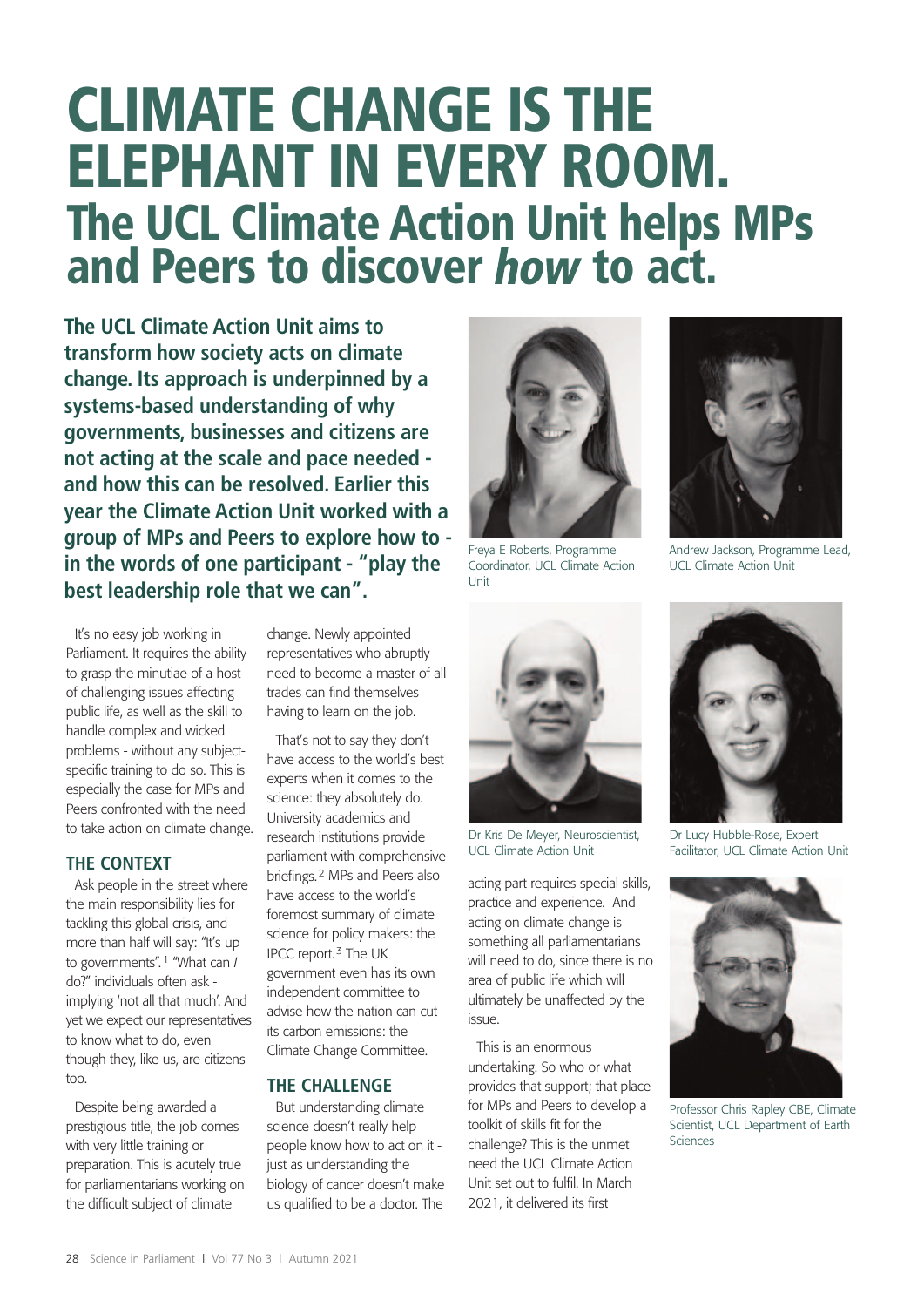## **UCL Climate Action Programme for UK Parliament - Key Facts**

**Eligibility:** open to MPs and Peers from either House and all parties

**Specifics:** 5 online sessions delivered in March 2021

**Aim:** a series of activities to examine how people respond to the complex nature of climate change

**Participant demographics:** MPs from the Conservative, Labour and Scottish National Party, plus crossbench Peers. From rural and inner city regions across several nations

Figure 1

Climate Action Programme for UK Parliament (see Figure 1).

### **POLITICIANS ARE PEOPLE TOO**

Research by Prof. Rebecca Willis, several years ago, already established that simply understanding climate change is insufficient to drive large-scale action. After conducting interviews with 14 MPs in 2017,<sup>4</sup> Willis explained:<sup>5</sup> "The politicians I spoke to understood the need to act on climate change. But it's long been known that the way in which people act on scientific evidence is complex. We don't just look at the evidence and calculate a rational response; instead our understanding is mediated by our social setting, outlook and experience. Politicians are no exception."

This idea – that acting on climate change can't be done without dealing with people factors - is at the core of the Climate Action Unit's work. These 'people factors' are the individual differences in perception, opinion, lived experience, knowledge, understanding, values, worldviews etc. All of these affect Figure 2

how the stakeholders involved engage in delivering concrete climate policy or action.

And so over the course of five weekly online sessions, a group of MPs and Peers were introduced to a set of psychological barriers and levers to improve the delivery of action on climate across society. These are succinctly known by the Climate Action Unit as 'the seven insights' (see Figure 2).

#### **THE INSIGHTS**

The programme is designed by a neuroscientist, a climate scientist and communication

specialists – which explains its atypical approach. If participants had wanted a geography lesson, they weren't going to get one. Instead, the programme introduced them to the science of how people become divided on what actions are meaningful – a form of political polarisation. Or how an individual's values affect what kinds of messages and actions resonate with them.

The participants also explored how stories of impending climate disaster often fail to drive action. Instead, what drives action is... **action**<sup>6</sup>. It may sound paradoxical, but by starting with the 'doing' - even if imperfect at first - one action will lead to the next. As a result individuals build their understanding and ability to do ever more.

There were lessons too about the language used to talk about climate change. One of the CAU insights illustrates the perils of using abstract and technical terminology - particularly because such words will develop different meanings with different audiences. "Ask a climate scientist and a risk expert what 'conservative risk estimate' means and you may find their interpretations of the word are actually the opposite of each other", explained neuroscientist De Meyer.



From the outset, participants were given the space to apply these insights to the context of their own climate-related challenges. Some wanted to know how to deal with their constituents' indifference and how to get climate change higher on their agendas. One MP was facing a constituency divided on Low Traffic Neighbourhoods (LTN); a local government scheme which has proven to be particularly polarising. Others were struggling to work out how to accelerate the uptake of lowcarbon technologies in a particular sector (e.g. agriculture or shipping).

The programme is fundamentally about effective collaboration and communication: how MPs and Peers could do it better, and generate more action on climate change as a result.

In one particularly poignant conversation, two MPs who had been on opposite sides of a high-stakes debate earlier that day, came to realise that action on climate change could be worked out with something other than divisive party politics. The alternative? "Taking forward more cross-party backbench climate initiatives", resolved one





- **1. How people can become divided about what actions are meaningful; and how to avoid this**
- **2. How to connect to people's intuitive thinking and lived experience on climate change**
- **3. Why scare stories often fail to drive action**
- **4. How the act of 'doing' leads people to become more engaged in the climate issue**
- **5. Why the language we use to talk to talk about climate change can get in the way**
- **6. Why we find it hard to debate climate facts without 'judging' the other person**
- **7. How an individual's values affect what kinds of messages and actions resonate with them**